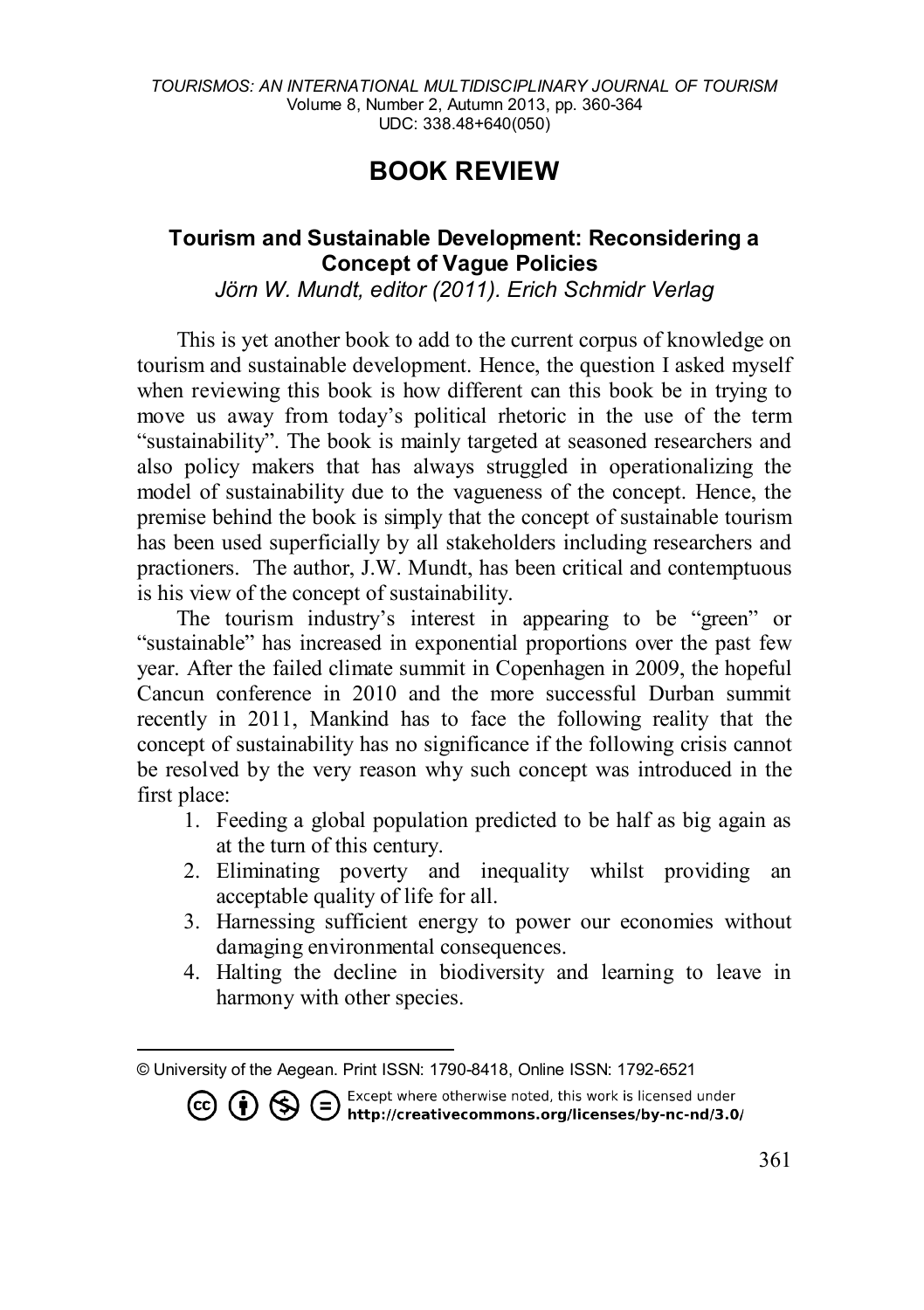Vikneswaran Nair

J.W. Mundt attempts to contribute to a deeper understanding of the concept of sustainability by providing a closer look at the original definition and reviewing its conceptual history which helps to untangle the terminological confusion that are used by many to their advantage or sometimes disadvantage. Nonetheless, this book gives us a fresh perspective in the sense it is little eclectic and certainly not the usual standard text in the area of tourism and sustainability. Thus, it is indeed a good read for all.

A multidisciplinary and inter-disciplinary approach is adopted by the author in discussing the complex interactions that surround sustainability. Only three out of the eight chapters elaborated in detail the links, in relation to tourism. Due to this, readers are exposed to the wider areas around the topic. Eight chapters are laid out with two "Excursus" in Chapter 3 and 5 [Note: *Ex·cur·sus ( k-skûr s s).* n. pl. *ex·cur·sus·es* is a lengthy, appended exposition of a topic or point].

Chapter 1 acts to give an overview of the current state as an introduction or preface (which is visibly mission in this book). The evolution and interpretation across history is explored. Nonetheless, the chapter lacks discussion on the evolution of sustainability in the context of tourism. Interestingly, the chapter ends with a discussion on the academic market for sustainable tourism. In the 'publish or perish' paradigm that rules much of the academic world, the attractiveness of 'sustainability' related research topics appears to be fashionable rather than a manifestation of the perceived overall importance of the issue especially the on-going global debate on climate change.

Chapter 2 elaborates in detail the concept of sustainably successfully. This include discussions on the original concept of sustainability defined in the Brundtland Report (1987) in comparison with the modern understanding of the term, 'weak and strong sustainability rules' and the most interesting part of the chapter on 'development is not growth'. This discussion is continued into chapter 3 (Excursus 1) where a digression of the discussion is outlined on topics such as 'markets of violence', 'the dubious character of aid', 'pillarisation of society', and the end of the section with topics such as the popularised 'pro-poor tourism' which is seen as another 'green-washing' or marketing tool for development agencies and non-governmental organisation in order to gain more money using the issue of 'alleviating poverty via tourism'.

362 Moving on to the very academic chapter 4, sound discussion on the 'three pillars' approach of sustainability is well outlined in figures to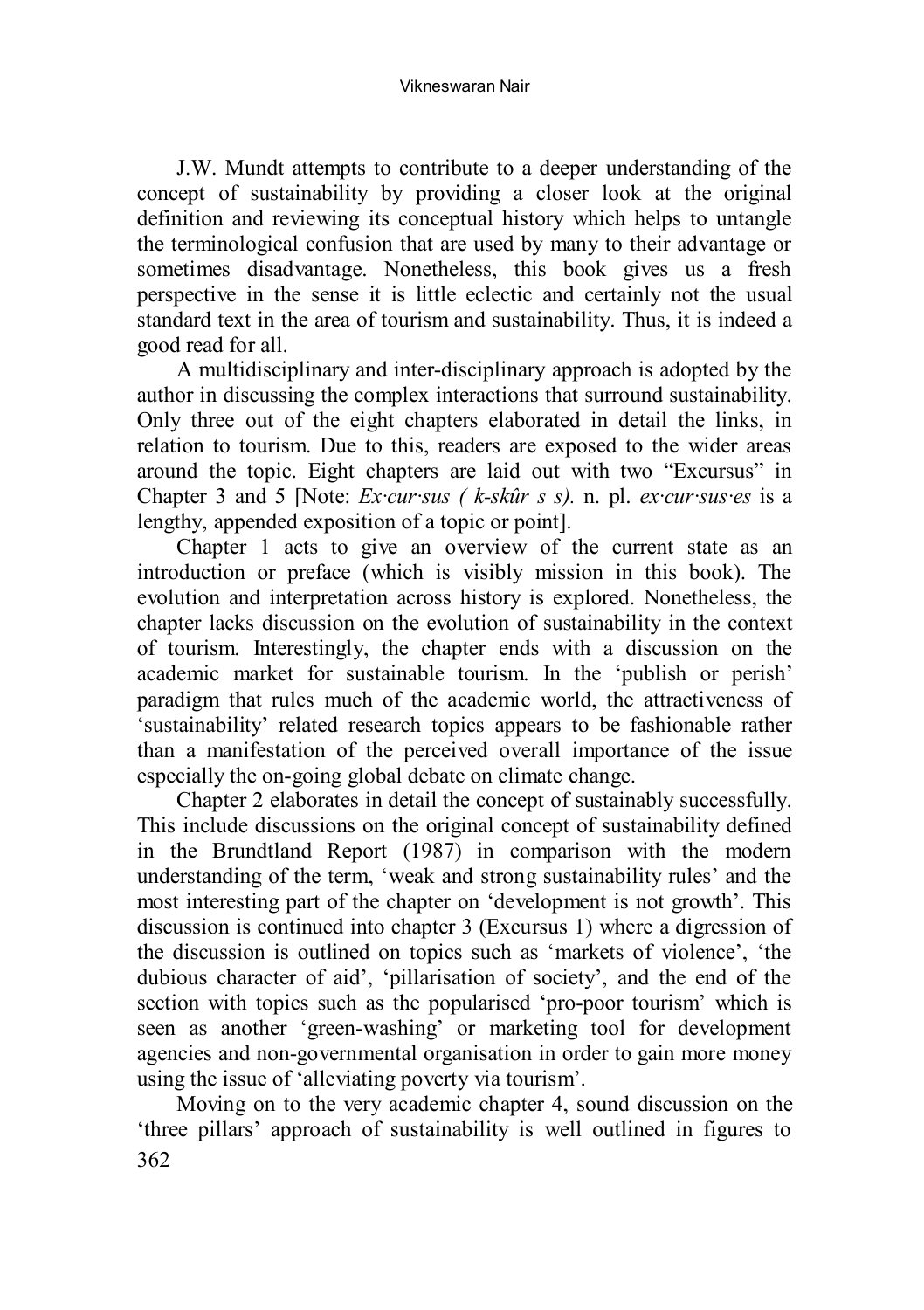## *TOURISMOS: AN INTERNATIONAL MULTIDISCIPLINARY JOURNAL OF TOURISM* Volume 8, Number 2, Autumn 2013, pp. 360-364 UDC: 338.48+640(050)

show the relationship between environment, society and economy. Nonetheless, the chapter appears to further focus on 'social sustainability' with lacking in discussion on the other two dimensions of sustainability (environment and economy). The understanding of the social sustainability concept is further debated here as it appears the term may or may not denote, "the social preconditions for sustainable development or the need to sustain specific social structures and customs". Against this background, the chapter make a plea for a more accurate utilisation of terms by going back to the basics to avoid the whole concept of sustainability in danger to be discredited and maybe even abandoned.

The second digression (Excuses II) of chapter 5 focusses the discussion to another popular terminology that has evolved from sustainability, 'corporate social responsibility (CSR)' and 'nongovernment organisation (NGO)'. The author has been critical on this two under researched areas. For NGOs, CSR is the means by which to demand higher standards of corporate behaviour with the fundamental of sustainability at the backdrop. At a glance, the plethora of NGOs actively promoting sustainability issues and demanding CSR give an impression of plurality of concepts and opinion. However, a closer look reveals pretty much the same rhetoric.

Chapter 6 highlights the current global debate in the very complex issue of 'climate change'. This is followed by Chapter 7 and 8 which provide us with some empirical and descriptive dialogue on the tourism industry and sustainability, which should have been the core of the book rather than "leaving the best (the essential) for the last". In these two chapters, the author has well contextualised the issues of sustainability that was well elaborated in the previous six chapters, to the tourism industry. As quoted, indeed "tourism is probably the most visible symbol of both globalisation and pollution". Chapter 7 also interesting discussed thought provoking topics such as, 'culture is culture because of change' and 'the same is different', where tourism is often seen as a "dynamic force homogenizing societies and commodifying cultures across the globe", with cultures generally open to continuous change.

Finally, an interesting way to conclude the book (Chapter 9) with rationalisation of the book structure and the sub-section on "Taylorisation" of Academia' where the focus of the discussion was on the Germanspeaking countries, seem out of place in the discussion of the book.

In summing up, the book is interesting but not what you expect to get looking at just the title, "Reconsidering a Concept of Vague Policies".